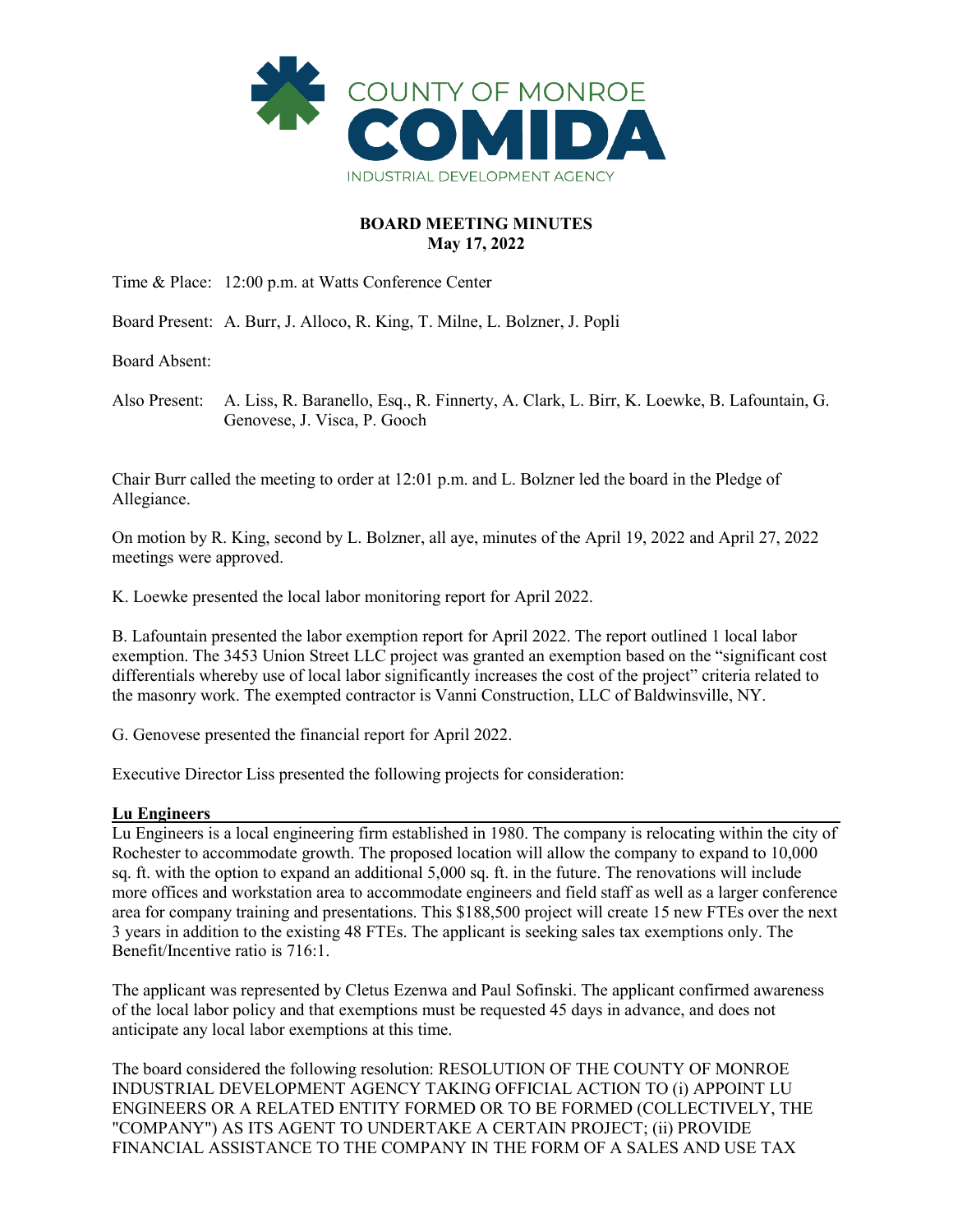COMIDA Board Meeting Minutes May 17, 2022 Page 2

EXEMPTION FOR PURCHASES AND RENTALS RELATED TO THE UNDERTAKING OF THE PROJECT; (iii) AUTHORIZE THE EXECUTION AND DELIVERY OF A PROJECT AGREEMENT AND RELATED DOCUMENTS; AND (iv) MAKE A DETERMINATION WITH RESPECT TO THE PROJECT PURSUANT TO SEQRA.

On motion by L. Bolzner, second by J. Alloco for inducement and final resolution approving a sales tax exemption, a roll call vote resulted as follows and the motion carried:

| J. Popli   | Yea | J. Alloco | Yea |
|------------|-----|-----------|-----|
| L. Bolzner | Yea | R. King   | Yea |
| T. Milne   | Yea | A. Burr   | Yea |

### **Ambassador Union Street LLC**

Ambassador Union Street, LLC is proposing the renovation of the existing Ambassador apartment building and neighboring multi-unit house to a 90 room Marriott Tribute Portfolio Hotel in downtown Rochester. The City of Rochester is supportive of this project. This building is over 99 years old and is in need of major renovations in order for it to comply with modern building code regulations. The new hotel will be located in the Neighborhood of Play. The building is located in a distressed census tract (16.5%) unemployment rate and 23.2% at or below poverty level), and therefore qualifies. The applicant plans to create 23 new FTEs over three years, in addition to the 2 existing FTEs. The \$20 million project is seeking a real property tax abatement, mortgage recording tax and sales tax exemption. The cost benefit ratio is 16:1.

The applicant was represented by Dawn Williams-Fuller and Doug Nysse. The applicant confirmed awareness of the local labor policy and that exemptions must be requested 45 days in advance, and does not anticipate any local labor exemptions at this time. Ms. Finnerty stated there were no comments at the public hearing which was held on May 12, 2022.

The board considered the following resolution: RESOLUTION OF THE COUNTY OF MONROE INDUSTRIAL DEVELOPMENT AGENCY TAKING OFFICIAL ACTION TO (i) ACKNOWLEDGE THE PUBLIC HEARING HELD BY THE AGENCY ON MAY 12, 2022, WITH RESPECT TO A CERTAIN PROJECT (THE "PROJECT") BEING UNDERTAKEN BY AMBASSADOR UNION STREET LLC (THE "COMPANY"); (ii) APPOINT THE COMPANY AS ITS AGENT TO UNDERTAKE THE PROJECT; (iii) MAKE A DETERMINATION WITH RESPECT TO THE PROJECT PURSUANT TO SEQRA; (iv) AUTHORIZE FINANCIAL ASSISTANCE TO THE COMPANY IN THE FORM OF (A) A SALES AND USE TAX EXEMPTION FOR PURCHASES AND RENTALS RELATED TO THE UNDERTAKING OF THE PROJECT, (B) A PARTIAL MORTGAGE RECORDING TAX EXEMPTION AND (C) A REAL PROPERTY TAX ABATEMENT STRUCTURED THROUGH A PAYMENT-IN-LIEU-OF-TAX AGREEMENT (THE "PILOT AGREEMENT"); AND (v) AUTHORIZE THE NEGOTIATION, EXECUTION AND DELIVERY OF A PROJECT AGREEMENT, LEASE AGREEMENT, LEASEBACK AGREEMENT, PILOT AGREEMENT AND RELATED DOCUMENTS WITH RESPECT TO THE PROJECT.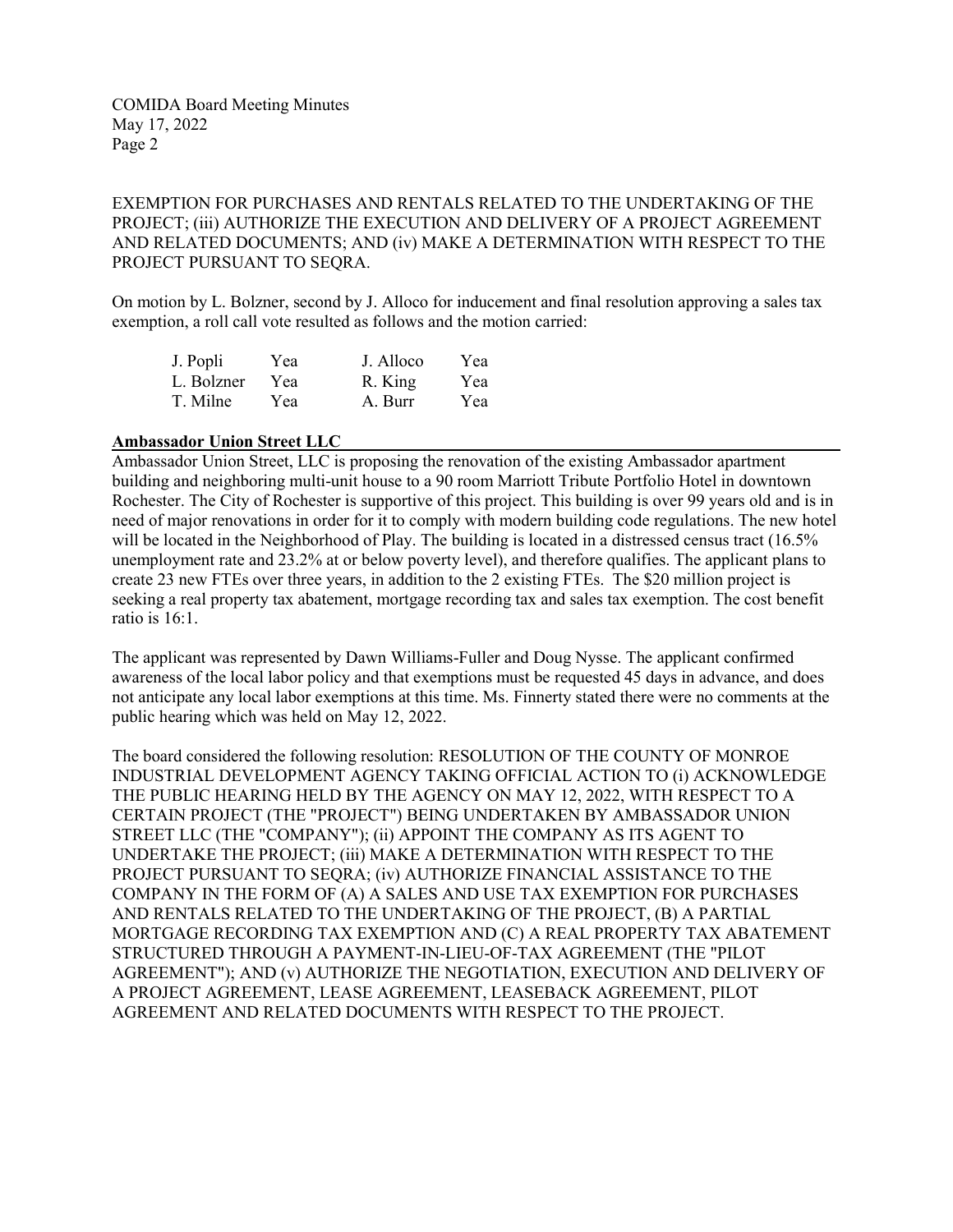COMIDA Board Meeting Minutes May 17, 2022 Page 3

On motion by R. King, second by J. Alloco for inducement and final resolution approving a real property tax abatement, mortgage recording tax exemption and sales tax exemption, a roll call vote resulted as follows and the motion carried:

| J. Popli   | Yea | J. Alloco | Yea |
|------------|-----|-----------|-----|
| T. Milne   | Yea | R. King   | Yea |
| L. Bolzner | Yea | A. Burr   | Yea |

Executive Director Liss presented the following project modifications for consideration:

### **Aptitude Rochester LLC – Increase and Release of lot from PILOT**

Aptitude Rochester LLC is constructing ROC River Apartments, a new student housing community in the Town of Henrietta. The project was approved for a Shelter Rent PILOT and mortgage recording tax and sales tax exemptions in November 2021. The applicant is requesting an increase in project costs of \$1,440,781 due to site and building cost increases. The applicant is also asking to release lot 2 from the PILOT documents due to a subdivision of the property. The total project cost is now \$60,648,229. The new sales tax exemption amount is not to exceed \$1,677,069 and the mortgage recording tax exemption is not to exceed \$336,750.

The applicant was represented by Lukas Amalfi.

After discussion, on suggestion by J. Popli, the board split the requests into three separate motions.

The board considered the following resolution: RESOLUTION OF THE COUNTY OF MONROE INDUSTRIAL DEVELOPMENT AGENCY (THE "AGENCY") AUTHORIZING ADDITIONAL FINANCIAL ASSISTANCE TO APTITUDE ROCHESTER LLC (THE "COMPANY") IN AMOUNTS EXCEEDING THE AMOUNTS APPROVED BY THE AGENCY IN ITS RESOLUTION ADOPTED ON NOVEMBER 16, 2021.

On motion by J. Popli, second by R. King, all aye with an abstention by L. Bolzner, motion carried for the new sales tax exemption amount not to exceed \$1,677,069.

On motion by J. Popli, second by T. Milne, all with an abstention by L. Bolzner, and 2 nays by J. Popli and J. Alloco, motion did not carry for the mortgage recording tax exemption not to exceed \$336,750.

The board considered the following resolution: RESOLUTION OF THE COUNTY OF MONROE INDUSTRIAL DEVELOPMENT AGENCY (THE "AGENCY") AUTHORIZING THE EXECUTION AND DELIVERY OF CERTAIN DOCUMENTS IN CONNECTION WITH THE RELEASE OF A CERTAIN PARCEL OF LAND ENCUMBERED BY THE LEASE AGREEMENT, LEASEBACK AGREEMENT AND PILOT AGREEMENT, EACH DATED AS OF DECEMBER 1, 2021, BY AND BETWEEN THE AGENCY AND APTITUDE ROCHESTER LLC (THE "COMPANY").

On motion by J. Popli, second by R. King, all aye with an abstention by L. Bolzner, motion carried to release a certain parcel of land from the lease agreement, leaseback agreement and PILOT agreement.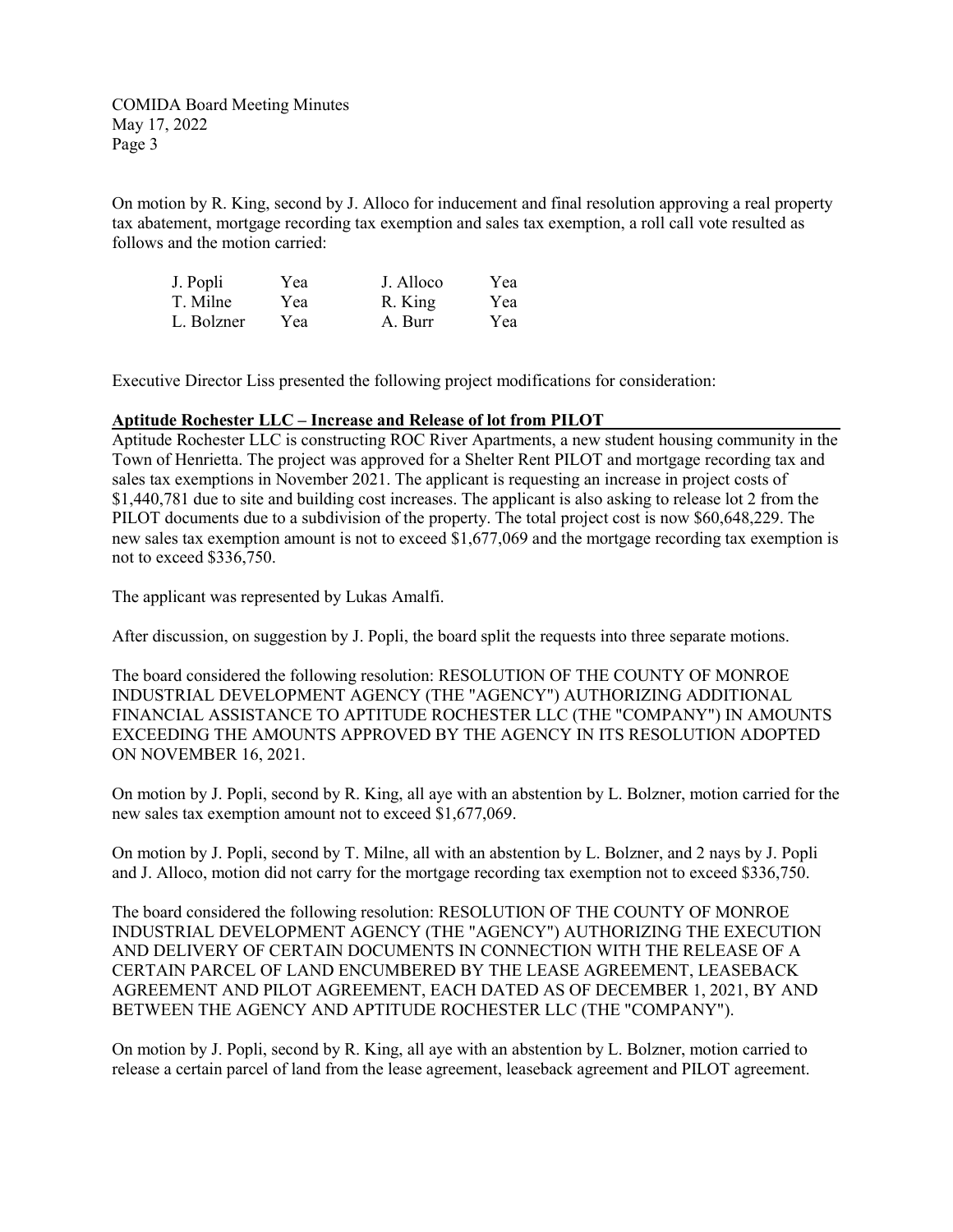COMIDA Board Meeting Minutes May 17, 2022 Page 4

## **587 LLC – Increase – Specific to Mortgage Recording Tax**

587 LLC, a real estate holding company, is redeveloping a vacant building in the City of Rochester into a 16 unit apartment complex, two of which will be affordable for households earning equal or less than 60% AMI. In October 2021, the applicant was approved for a real property tax abatement, mortgage recording tax exemption and sales tax exemption. In April 2022, the project was approved for an increase in project costs of \$516,718 due to an increase in construction costs. At the time, the Board only approved an increase in the sales tax exemption. The applicant is now requesting an increase in mortgage tax exemption resulting in savings not to exceed \$13,445.

The board considered the following resolution: RESOLUTION OF THE COUNTY OF MONROE INDUSTRIAL DEVELOPMENT AGENCY (THE "AGENCY") AUTHORIZING (i) ADDITIONAL FINANCIAL ASSISTANCE TO 587 LLC (THE "COMPANY") IN AMOUNTS EXCEEDING THE AMOUNTS APPROVED BY THE AGENCY IN ITS RESOLUTIONS ADOPTED ON OCTOBER 19, 2021 AND APRIL 19, 2022; and (ii) THE EXECUTION OF RELATED DOCUMENTS.

On motion by T. Milne to approve the resolution, second by J. Popli, all aye, the motion carried.

### **Frocione Properties LLC – New Tenant**

Frocione Properties LLC (Frocione), a real estate holding company, received Board approval in July 2016 for the acquisition, renovation and expansion of a 44,000 sq. ft. building in the Town of Gates for tenant Big Apple Deli Products, a broadline food distributor. In April 2018, Frocione was approved for a \$330,000 increase. In January 2019, the board approved the renewal of the sales tax exemption. The applicant is seeking approval for a new tenant, Lipari Foods Operating Company LLC, a food distribution company based in Warren, Michigan. Lipari Foods will acquire all the assets of Big Apple Deli Products. Lipari will continue to operate the facility as a food distribution company and expects job growth.

The board considered the following resolution: RESOLUTION OF THE COUNTY OF MONROE INDUSTRIAL DEVELOPMENT AGENCY (THE "AGENCY") AUTHORIZING THE SUBLEASE BY FROCIONE PROPERTIES LLC (THE "COMPANY") OF THE FACILITY, TO LIPARI FOODS OPERATING COMPANY LLC; AND THE EXECUTION OF RELATED DOCUMENTS.

On motion by L. Bolzner to approve the resolution, second by R. King, all aye, the motion carried.

#### **Keeler Park Community Partners, LP – Final Resolution**

Keeler Park Community Partners, LP proposes to purchase and renovate Keeler Park Apartments in the City of Rochester. Keeler Park is an affordable housing project with 526 units located in two, 16-story towers. Keeler Park proposes renovating the units, common areas, building systems and exterior improvements. The board originally approved a Shelter Rent PILOT agreement, tax-exempt bond financing, and sales tax and mortgage recording tax exemptions in December 2021. This approval is to authorize the issuance of tax-exempt bonds. The project is expected to create 1 new FTE. The cost benefit ratio is 3:1.

The applicant was represented by John Fraser.

The board considered the following resolution: RESOLUTION AUTHORIZING THE ISSUANCE, EXECUTION, SALE AND DELIVERY BY THE COUNTY OF MONROE INDUSTRIAL DEVELOPMENT AGENCY OF ITS MULTIFAMILY TAX-EXEMPT REVENUE BONDS (KEELER PARK COMMUNITY PARTNERS, L.P. PROJECT), SERIES 2022, IN ONE OR MORE SERIES, AS